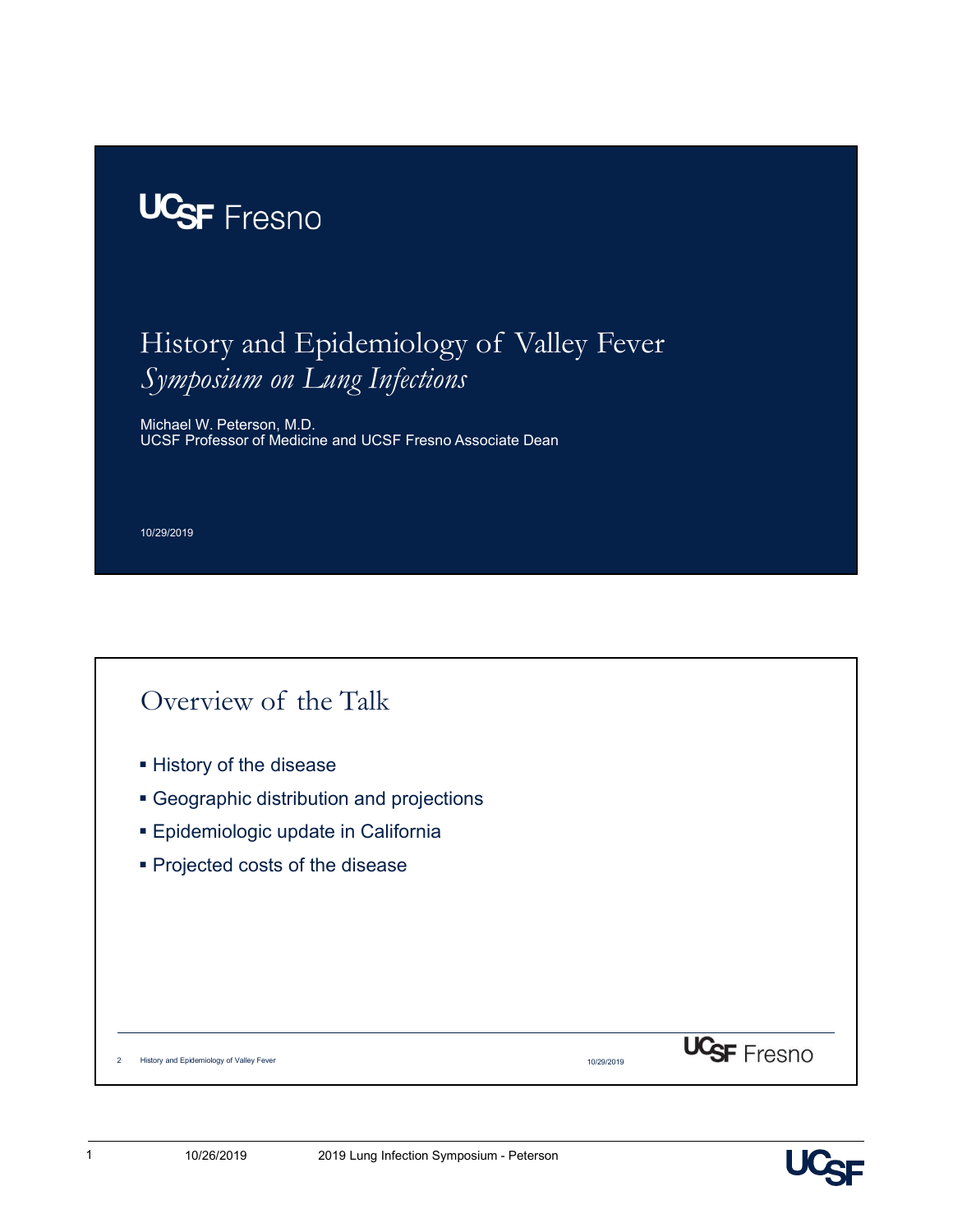



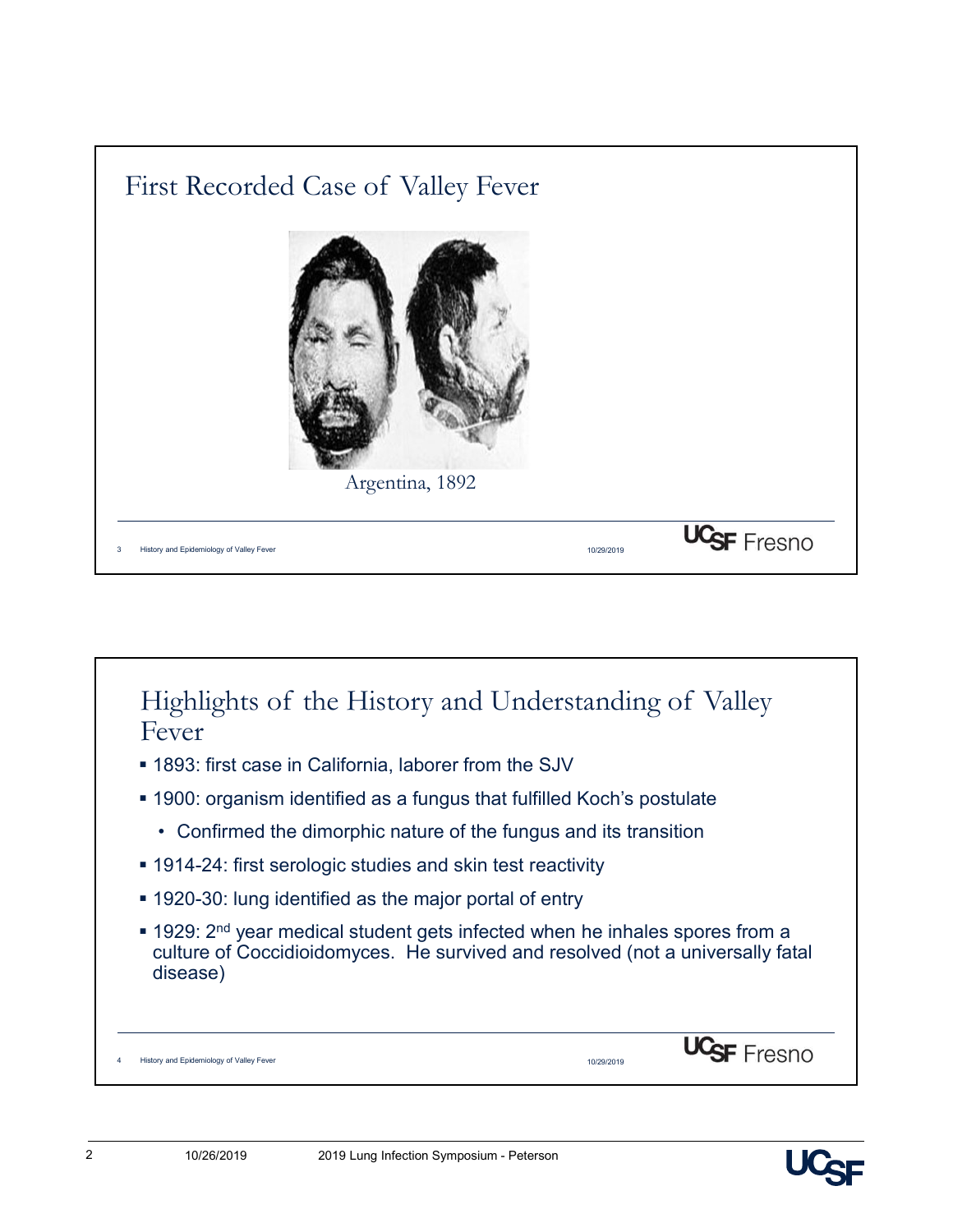



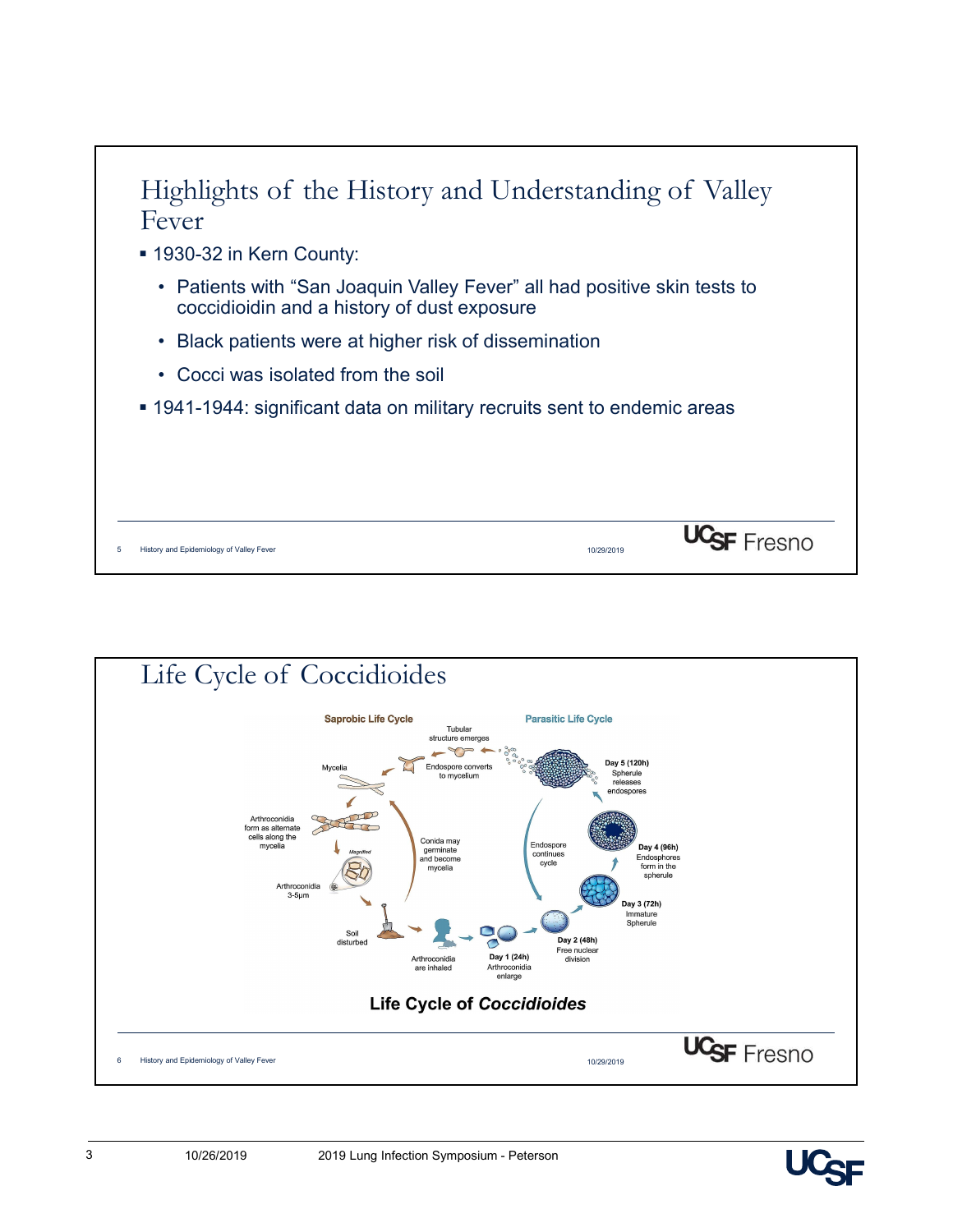



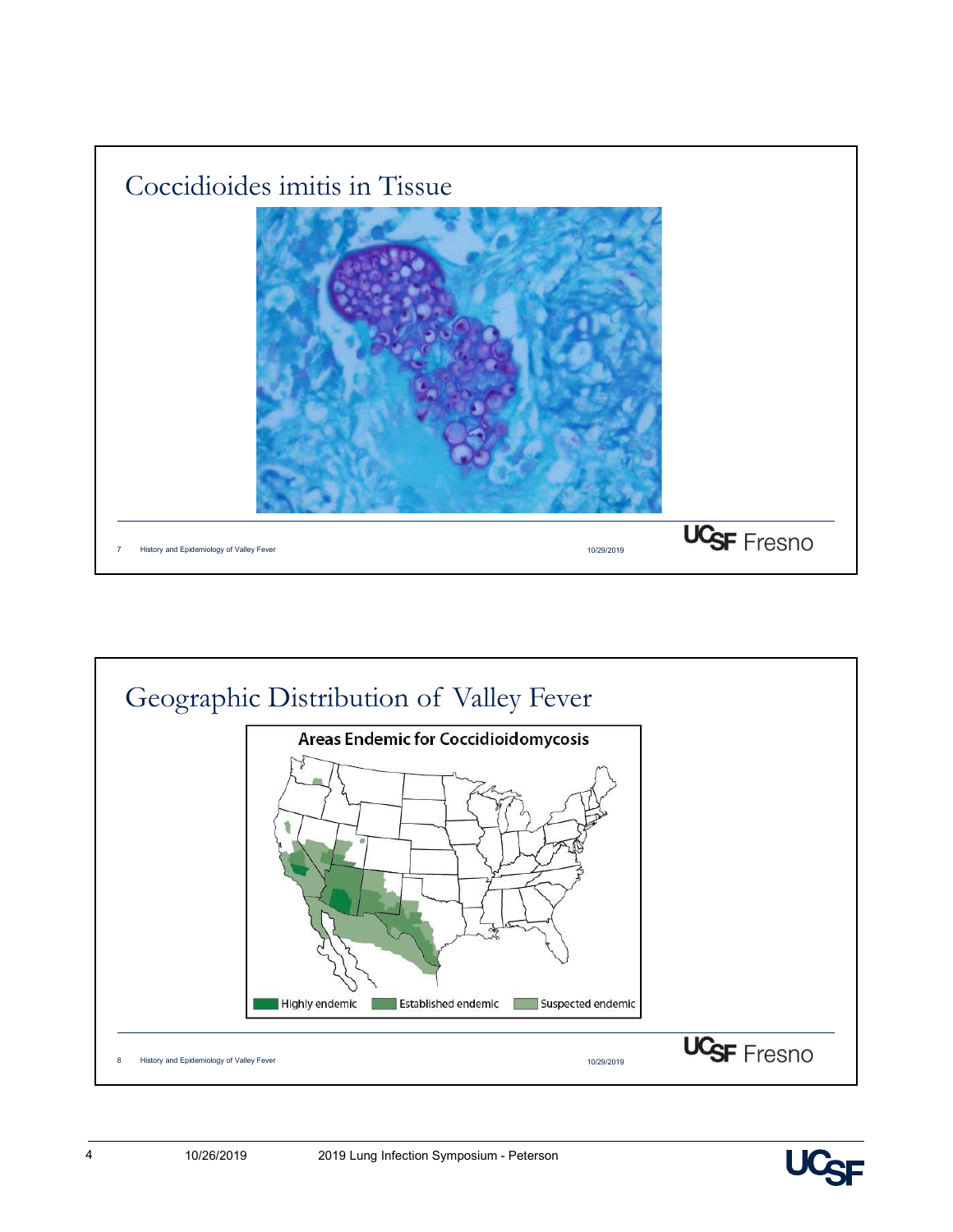

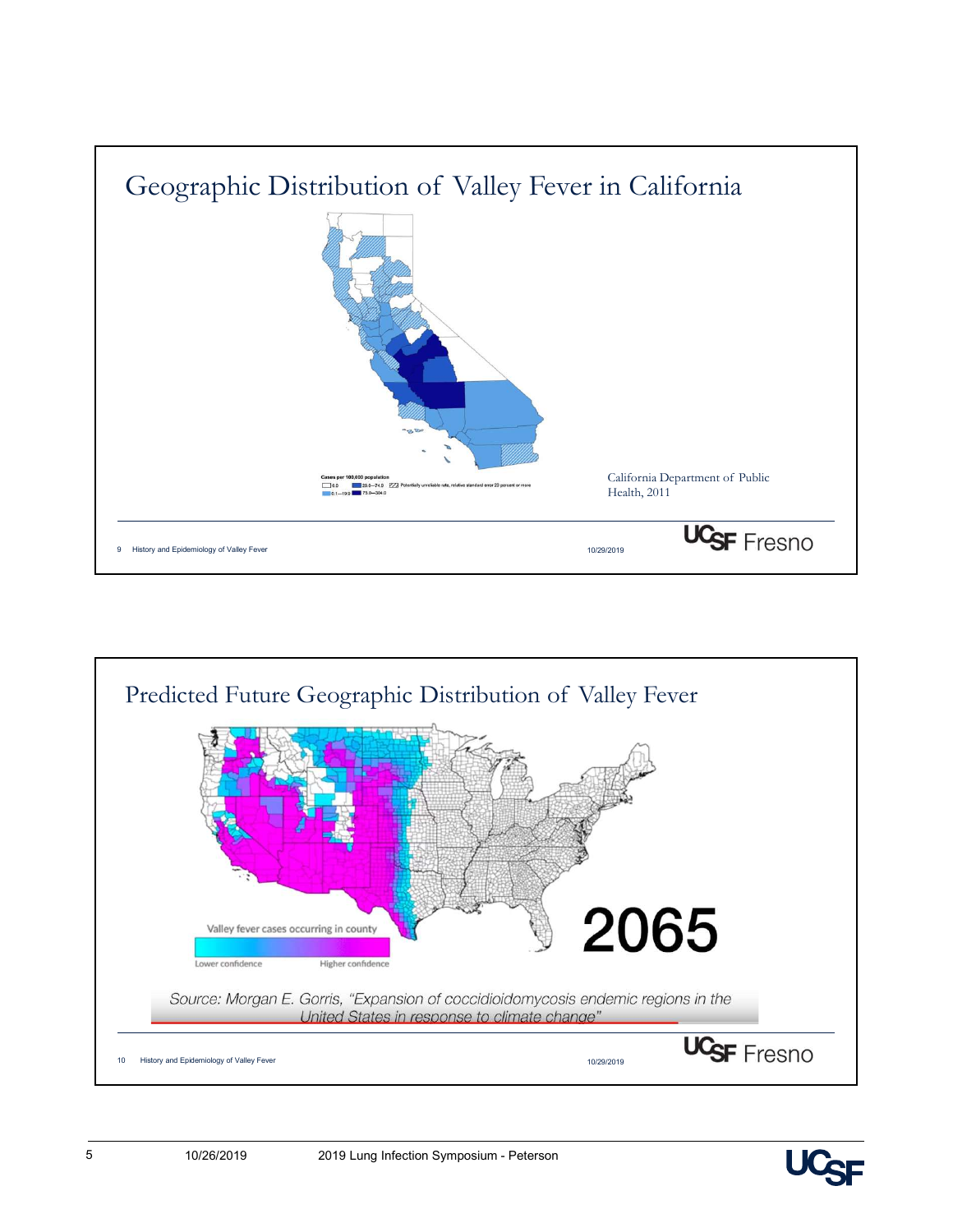



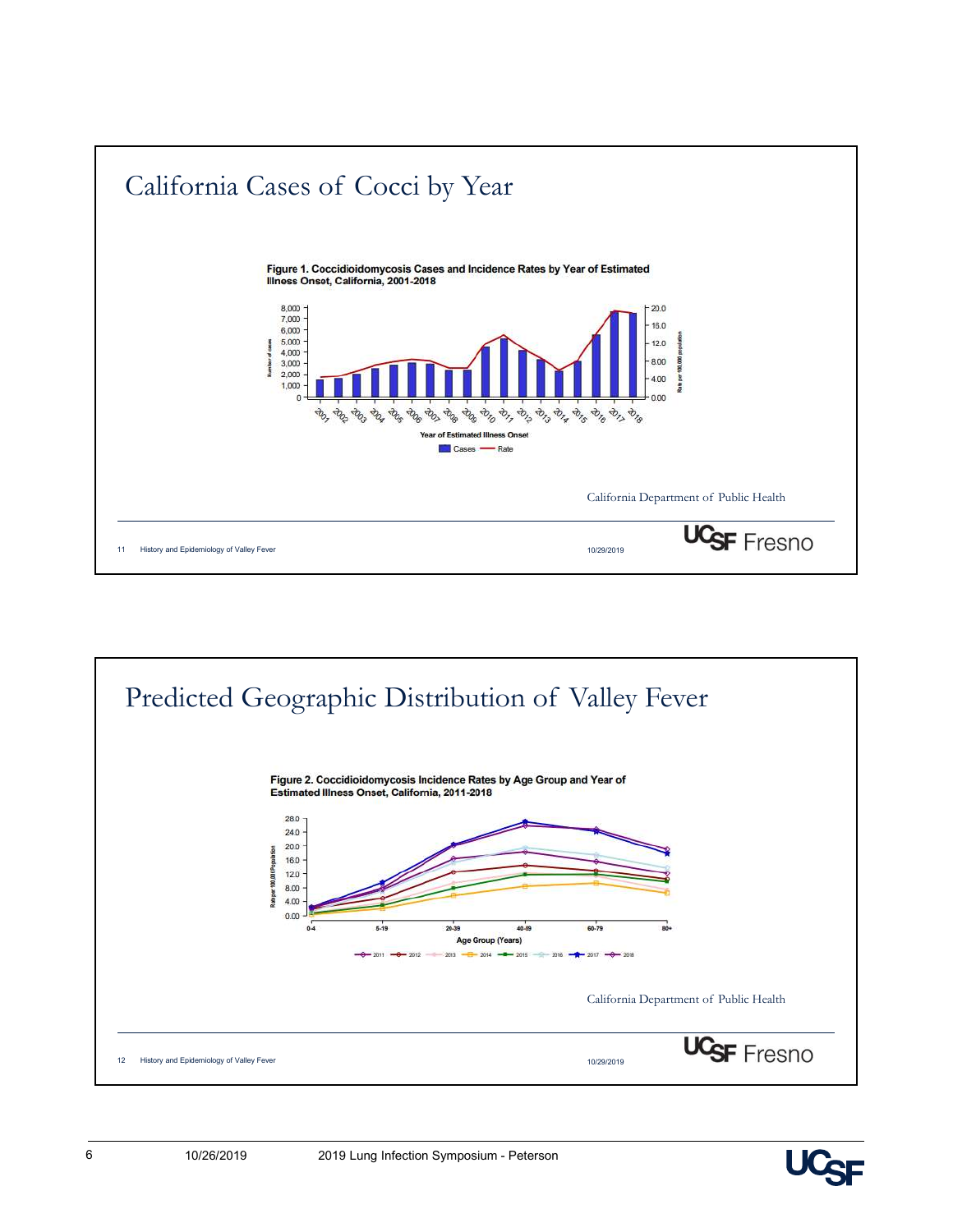

|                                          | Table 2. Estimated total direct and indirect lifetime costs, stratified by types of costs and coccidioidomycosis<br>(CM) disease manifestation, for incident CM cases in 2017 ( $n = 7466$ ) in California.                         |                                  |                                                                 |                                                                                                |                                                         |
|------------------------------------------|-------------------------------------------------------------------------------------------------------------------------------------------------------------------------------------------------------------------------------------|----------------------------------|-----------------------------------------------------------------|------------------------------------------------------------------------------------------------|---------------------------------------------------------|
|                                          | <b>CM Disease Manifestation</b>                                                                                                                                                                                                     | Number<br>$(n = 7466)$           | <b>Average Per Person</b><br><b>Lifetime Cost</b>               | <b>Total Lifetime Cost</b><br>for California                                                   |                                                         |
|                                          | Direct costs<br>Uncomplicated pneumonia<br>Diffuse/chronic pneumonia without dissemination<br>Dissemination, including meningitis<br>Other changes in chest, pulmonary nodules<br>Other changes in chest, pulmonary cavity          | 6346<br>187<br>187<br>522<br>224 | \$22,039<br>\$132,416<br>\$1,023,730<br>\$95,399<br>\$101,748   | \$139,859,494<br>\$24,761,792<br>\$191,437,510<br>\$49,798,278<br>\$22,791,552                 |                                                         |
|                                          | <b>Indirect costs</b><br>Uncomplicated pneumonia<br>Diffuse/chronic pneumonia without dissemination<br>Dissemination, including meningitis<br>Other changes in chest, pulmonary nodules<br>Other changes in chest, pulmonary cavity | 6346<br>187<br>187<br>522<br>224 | <b>S931</b><br>\$350,063<br>\$562,291<br>\$126,883<br>\$126,883 | \$5,908,126<br>\$65,461,781<br>\$105,148,417<br>\$66,232,926<br>\$28,421,792                   |                                                         |
|                                          | <b>Total costs of CM</b><br>Direct costs<br>Indirect costs<br>Work loss<br>Disability<br>Mortality<br>Total direct + indirect costs                                                                                                 |                                  |                                                                 | \$428,648,626<br>\$271,173,042<br>\$11,825,936<br>S4,156,449<br>\$255,190,657<br>\$699,821,668 |                                                         |
|                                          |                                                                                                                                                                                                                                     |                                  |                                                                 |                                                                                                | Wilson, L. et al, Int J Environ Res Public Health, 2019 |
| History and Epidemiology of Valley Fever |                                                                                                                                                                                                                                     |                                  |                                                                 | 10/29/2019                                                                                     | UC <sub>SF</sub> Fresno                                 |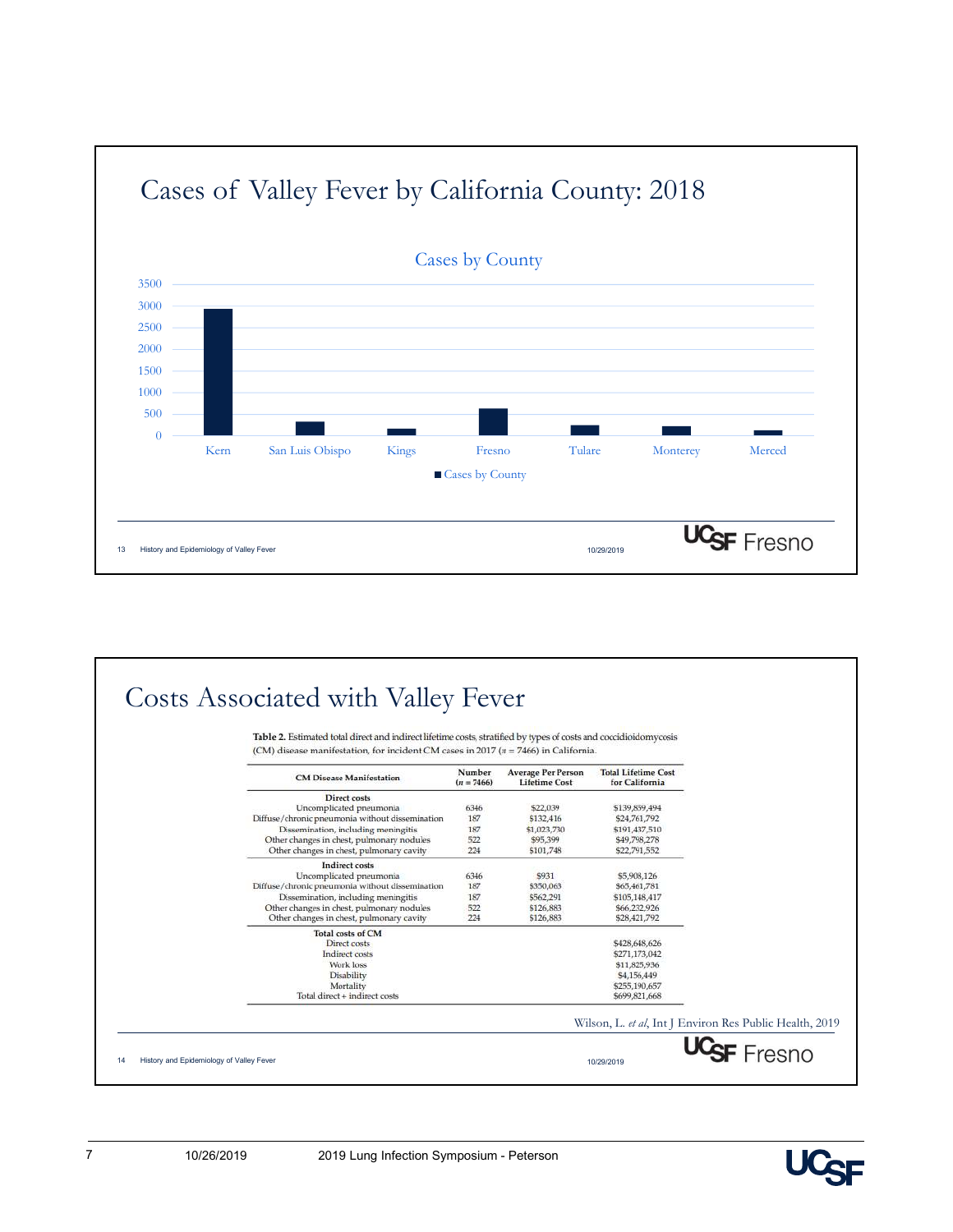



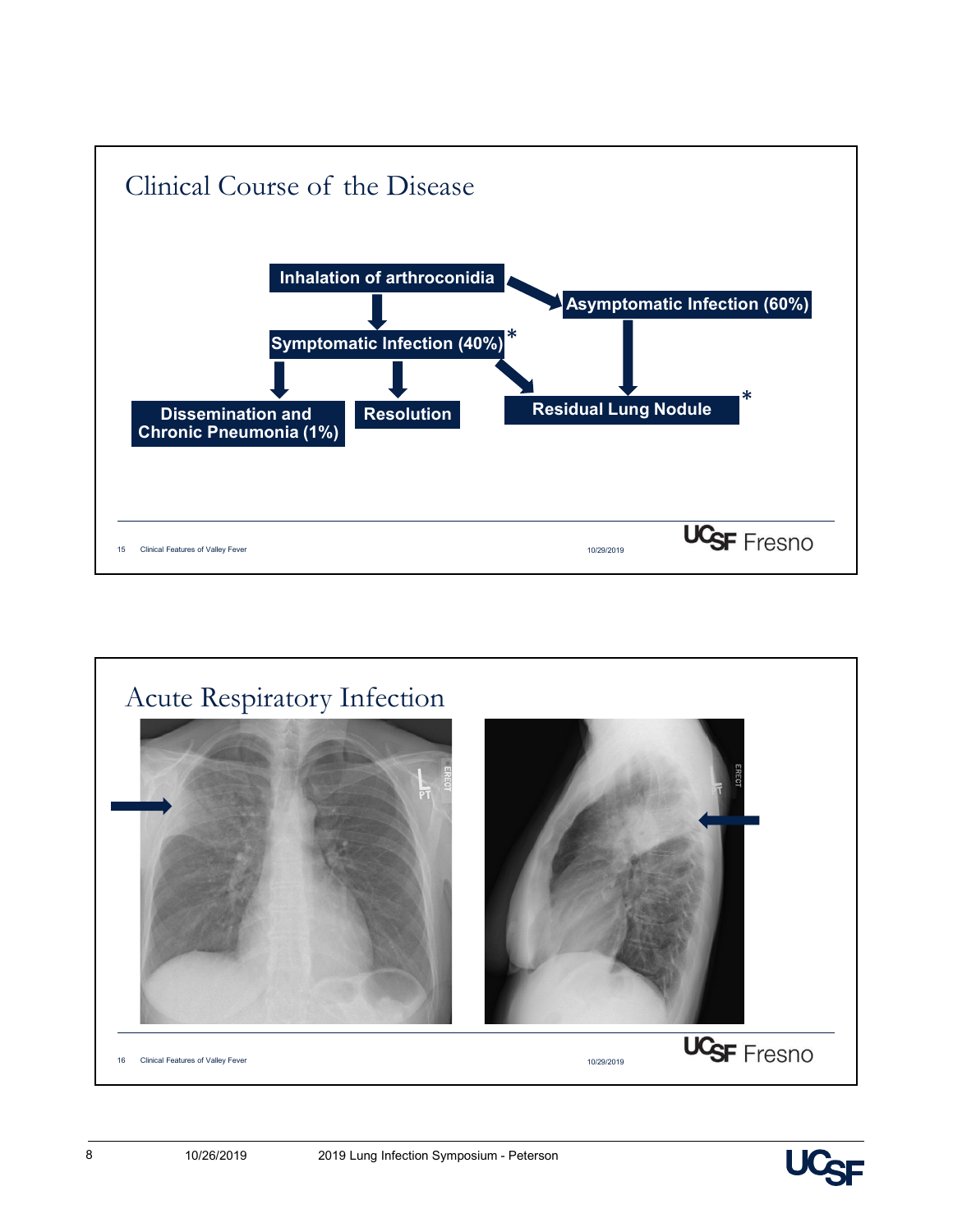